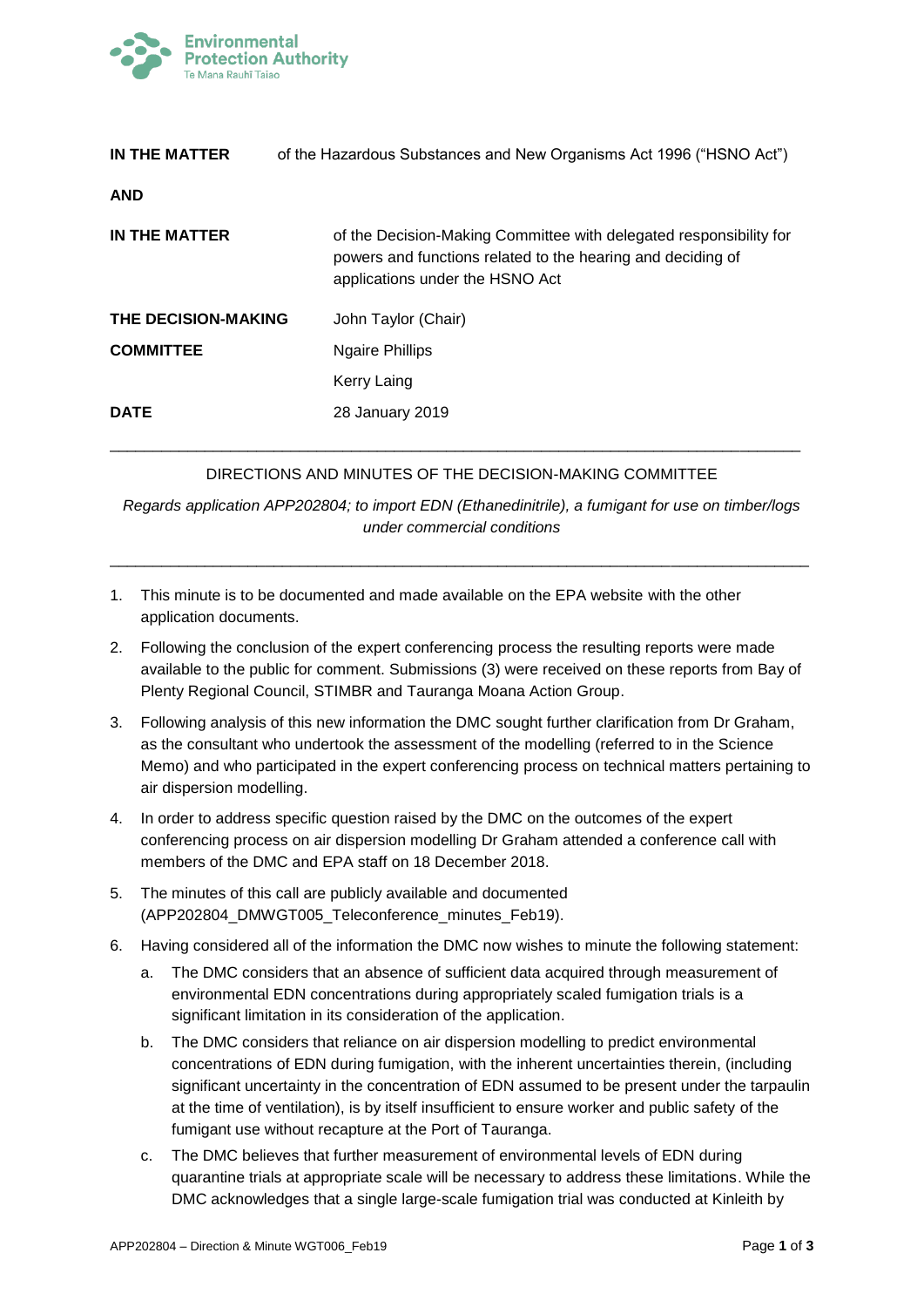Plant and Food (assisted by Genera and Draslovka) and the results submitted in support of the application by Draslovska, (Fumigation monitoring-Fumigas EDN™ commercial log trial to determine ethanedinitrile emissions. Hall et al, 2016), the DMC is reluctant to extrapolate the results of this trial to the proposed industrial use of EDN at the Port of Tauranga given the reduced rate of EDN application  $(50 \text{ g/m}^3)$ , reduced time of fumigation  $(10 \text{ hours})$ , ill-defined smaller stack sizes and loading rates and erroneous ambient air measurements inherent in this study.

- d. The DMC has become aware of at least one other study not currently referred to in the application or EPA staff report that has reported levels of EDN released during ventilation of fumigated log stacks at a distance of 5m to be nearly 10 times the concentrations reported by Hall et al, (see Lee et al, 2017, Pest Manag Sci 73: 1446–1452).
- e. It is the DMC's view that these inconsistencies necessitate further environmental monitoring of EDN release during large-scale fumigation trials and submission of this data to the EPA.
- f. The DMC has, in light of the above and taking into consideration those uncertainties that arise from the lack of sufficient measurement of EDN levels during fumigation trials, formed a preliminary view that the risks of EDN use as a fumigant may be able to be managed by recapture of the gas as a control applied to any approval. However the DMC recognises that there exists uncertainty, around the effectiveness, efficiency, feasibility and scalability of recapture technology available at this time.
- 7. The DMC notes that some technical information of the type the Committee considers necessary may now be available from the applicant's own research as suggested by presentations made at a recent industry (Methyl Bromide Alternatives Outreach) forum in November 2018 (https://mbao.org/static/docs/confs/2018-orlando/papers/hnatek.pdf), and STIMBR comments on the air dispersion modelling expert witness statement. STIMBR indicated that data from the trials in the Czech Republic could be made available to the DMC, if required.
- 8. The DMC is also aware that the applicant intends to undertake efficacy trials in the near future and recommends that these incorporate measurement of EDN concentration released from the stack upon ventilation (also referred to in the Plant and Food presentation at the above MBAO conference). The DMC considers that, if further industrial scale trials of EDN efficacy are proposed, the applicant is made aware of the need for comprehensive measurement of EDN concentrations in the stack and in the environment during ventilation and that these measurements be incorporated in the trial to provide critical information that could be used in assessment of safety by Worksafe and the EPA. Such trials should give consideration to stack sizes, loading rates and fumigation dose (at the highest requested in the application as well as the effective dose determined from the insect fumigation studies).
- 9. Having considered all relevant information provided to date and come to the views outlined above, the DMC has identified two options, noting its obligations under s7 of the HSNO Act<sup>1</sup>, it has available with regards to this application at this time:
	- i. Proceed to final consideration under s29 of the Act, noting that we must consider sufficiency of information with regards to all parts of that section including positive effects, adverse effects and any controls which may be imposed on the substance.

l

<sup>1</sup> *Section 7 Precautionary approach*

*All persons exercising functions, powers, and duties under this Act including, but not limited to, functions, powers, and duties under sections 28A, 29, 32, 38, 45, and 48, shall take into account the need for caution in managing adverse effects where there is scientific and technical uncertainty about those effects.*